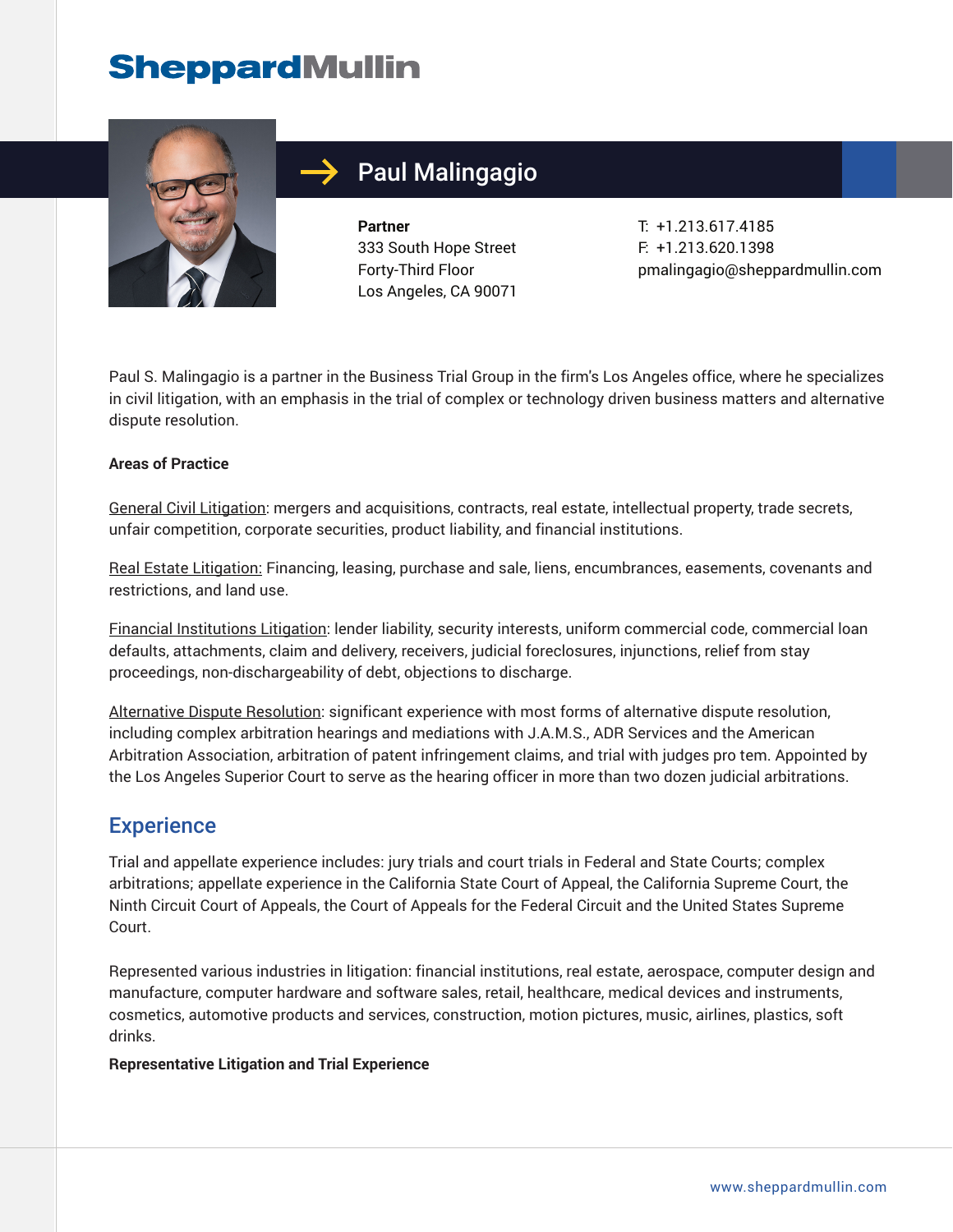*Pomona Corporate Real Estate Drive, Inc. v. Mack-University Parking LLC, et al.*, Los Angeles County Superior Court Case No. BC599778 (2019)

Mr. Malingagio, as lead counsel supervising a team of five lawyers and two paralegals, represented the Plaintiff in this 30-day bench trial that involved more than a 1,000 trial exhibits and 45 witnesses, including 10 retained expert witnesses. The subject of the litigation was a commercial real estate development in Los Angeles County, involving issues related to the scope and interpretation of recorded easements, the interpretation and enforcement of Covenants, Conditions and Restrictions on real property, breaches of fiduciary duty by the "Declarant" charged with administering and enforcing the Covenants, Conditions and Restrictions, and alleged environmental contamination. After three and a half weeks of trial, the parties agreed to settle on terms extremely favorable to Mr. Malingagio's client.

#### *JAMS Arbitration No. 12200*\_\_\_\_, Los Angeles, California (2018)

Mr. Malingagio was lead counsel in this seven day JAMS arbitration, representing the Respondent who held a contract to operate the Internet connection facility in a data center building in Los Angeles. The Claimant asserted that Mr. Malingagio's client had breached the operating agreement by failing to charge the building tenants "market rates" for the Internet connection services. The Arbitrator's award determined that Mr. Malingagio's client had not breached the agreement.

*United States Fidelity and Guaranty v. Rexford Properties, LLC, et al.*, Los Angeles County Superior Court Case No. BC499060 (2015)

As lead counsel representing Defendants Rexford Properties LLC and its individual officer, Mr. Malingagio obtained a jury verdict in favor of the Defendants on Plaintiff's claim for fraudulent conveyance, and a court decision finding that the individual officer was not the alter ego of the corporation.

*General Motors Corporation and Allison Engine Company, Inc. v. Northrop Corporation, Northrop Aircraft Division*, Marion County Superior Court Case No. 49D05-9902-CP-154 (Indiana State Court)

Mr. Malingagio and one of his partners defended Northrop in this \$75 million superior knowledge and breach of contract action filed in Indiana State Court. The plaintiffs were subcontractors to Northrop for a key component on Northrop's YF-23 advanced tactical fighter aircraft designed and produced for the United States Air Force. During the eight-week jury trial in Indianapolis, Indiana, Mr. Malingagio was responsible for conducting the direct and cross-examinations of percipient and expert witnesses in the fields of aerodynamics, jet propulsion and acoustic fatigue. The experts included a 20-year NASA propulsion specialist, a Ph.D. employed at the Jet Propulsion Laboratory and a tenured professor at Purdue University, in addition to various engineers employed by the plaintiffs and by Northrop.

*Kum Suk Kim, Jonathan Joonyean Kim v. Bank One*, Los Angeles County Superior Court Case No. BC336027

Mr. Malingagio was lead counsel and successfully defended J.P. Morgan Chase (formerly Bank One) at the jury trial of claims for wrongful collection on a credit card account which had been issued erroneously to the plaintiff through identity theft. The jury rendered a defense verdict in favor of Bank One on all causes of action.

*AOL Time Warner Cases I & II Coordinated Actions*: *Regents of the University of California et al. v. Parson, et al.* (L.A. Superior Court Case No. BC293848); *California Public Employees' Retirement System v. AOL Time Warner Inc., et al.* (Sacramento Superior Court Case No. 03AS04015); *California State Teachers' Retirement System v. AOL Time Warner Inc., et al*., (S.F. Superior Court Case No. CGC-03-422609); *Los Angeles County Employees Retirement Association v. Parson, et al.* (L.A. Superior Court Case No. BC303050); Judicial Council Coordination Proceeding Nos. 4332 & 4325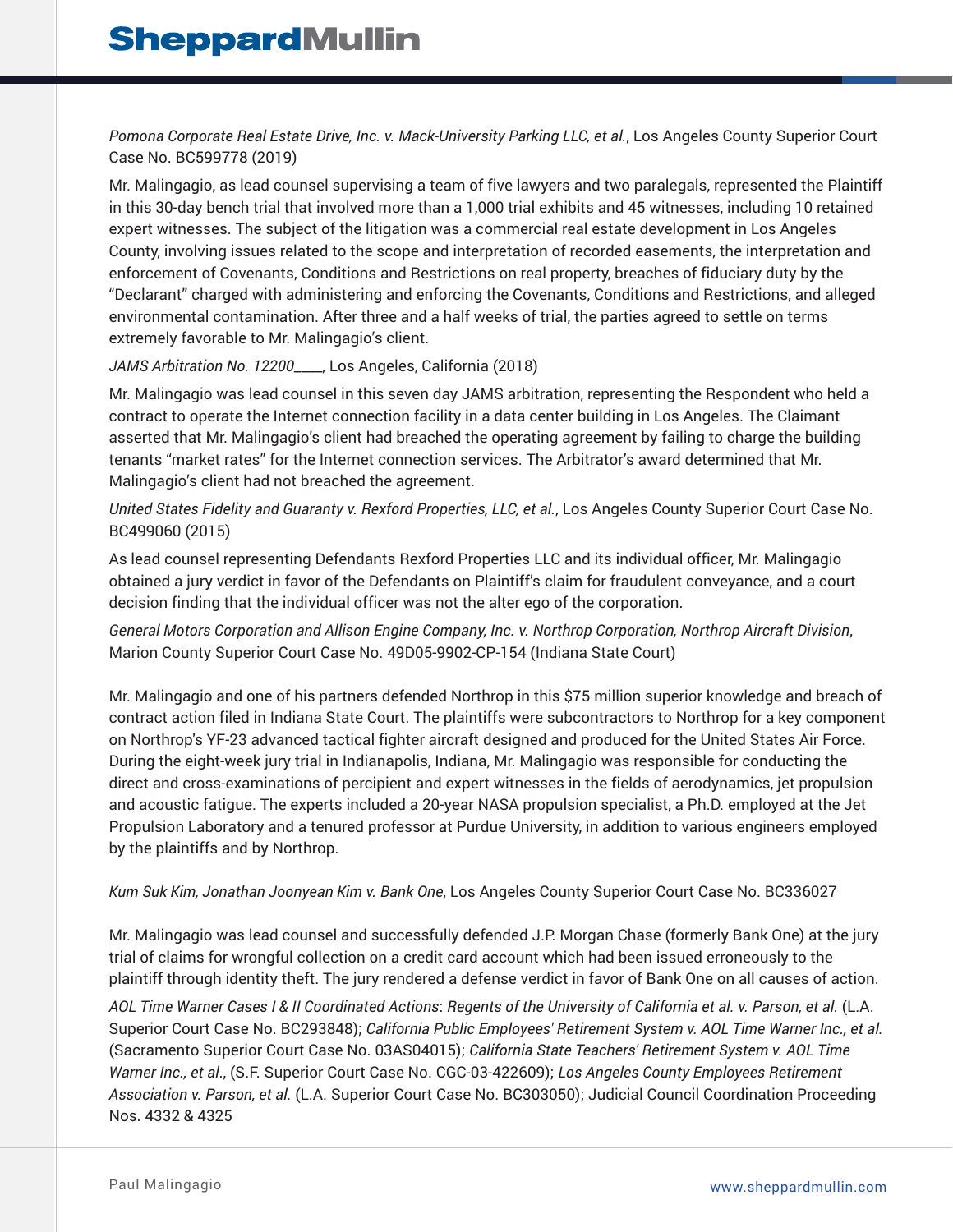Mr. Malingagio acted as California counsel representing Citigroup Global Markets, Merrill Lynch and Morgan Stanley in defense of federal and state law securities claims arising from the 2001 merger of America Online and Time Warner. Several California-based pension plans "opted out"' of the Second Circuit class action and filed four lawsuits in California Superior Court, all of which were coordinated and consolidated in Los Angeles.

*Flex-Foot, Inc. and Van L. Phillips v. CRP, Inc., d/b/a Springlite*, United States District Court Case No. SACV 97-504 DOC (EEx) (Central District of California)

Mr. Malingagio, as the lead counsel in a four lawyer team, represented Springlite in a series of five patent infringement lawsuits with Flex-Foot, Inc. involving the field of lower leg prosthetics. Multiple claims of infringement of multiple patents were filed by both parties against each other. Pursuant to the parties' agreement, three claims were tried before arbitration panels of three patent lawyers, with two arbitrations concluding in favor of Springlite and one in favor of Flex-Foot. During the course of this representation, Mr. Malingagio briefed and argued an appeal before the Federal Circuit Court of Appeals in Washington, D.C.

#### *Ossur North America, Inc. and Van L. Phillips v. Freedom Innovations, Inc.,* United States District Court Case No. CV 03-1414 ET (CWx)

Mr. Malingagio, as lead counsel in a team of three lawyers, represented Freedom Innovations in defense of patent infringement claims filed by Ossur North America, one of the world's two largest manufacturers of lower leg prosthetic devices. After Mr. Malingagio filed counterclaims and a summary judgment motion raising issues of inventorship, patentability and inequitable conduct, the matter was settled on favorable terms with a license to Freedom Innovations.

#### *United States of America Ex Rel David Peterson and Jeff Kroll v. Northrop Corporation*, United States District Court Case No. CV 87 3698KN (GHKx) (Central District of California)

Mr. Malingagio and two of his partners defended Northrop during the jury trial in this \$50 million government contractor procurement fraud case arising out of the Peacekeeper intercontinental ballistic missile program. The United States Attorney's Office prosecuted this case for 10 years, culminating in a two-month jury trial. Mr. Malingagio and his partners obtained a jury verdict in favor of Northrop and an award of attorneys' fees against the United States Government. This result was designated as one of the National Law Journal's "Top Ten Defense Trial Verdicts in 1996."

#### *Larry Rasmussen v. Eugene T. Lombardi, et al.,* Los Angeles County Superior Court Case No. PC038491

Mr. Malingagio was lead counsel representing one of the two co-owners in a real estate partition action regarding a 200 acre parcel in Los Angeles County. After an eight week superior court trial, judgment was issued in favor of Mr. Malingagio's client to divide the property in kind as opposed to a court-ordered sale as requested by plaintiff.

*Downey Savings & Loan Association v. Sears, Roebuck and Co*.; Case No. VCV 015597 (San Bernardino County Superior Court)

Representing Sears as the defendant and cross-complainant, Mr. Malingagio obtained a defense judgment for Sears in this four month trial of a breach of contract/fraud action. On post-trial motions, the Court awarded Sears over \$900,000 in attorneys fees and costs, covering 90% of Sears' total litigation expenses.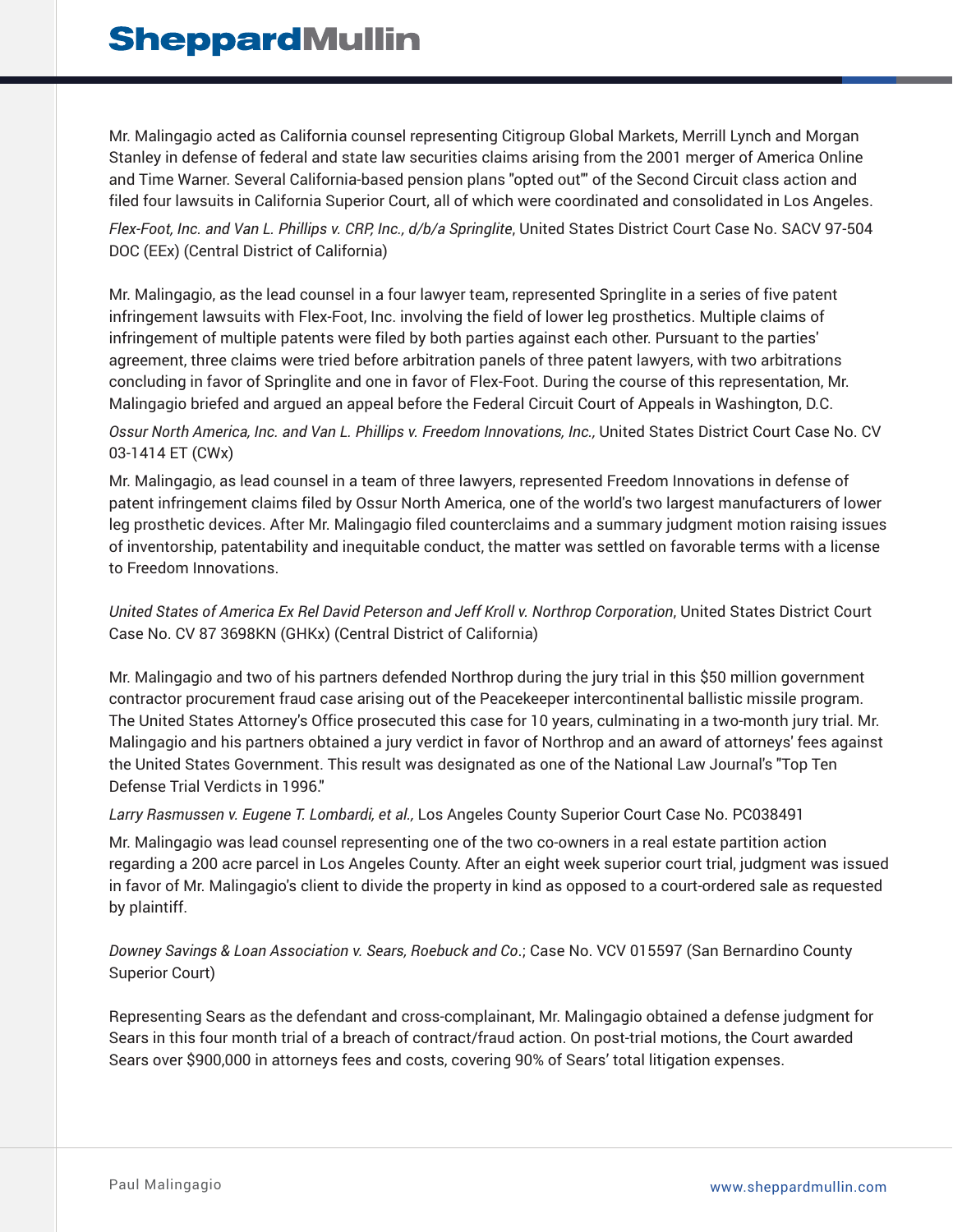#### *In Re The Gator Corporation Software Trademark & Copyright Litigation*, MDL No. 1517

Mr. Malingagio and one of his partners represented The Gator Corporation in defense of trademark and copyright claims in a multidistrict litigation (MDL) action set in Atlanta, Georgia, involving pop up Internet advertising delivered by Gator to its subscribers and targeted at subscribers' particular interests as determined through analysis of their web-surging behaviors. The multiple plaintiffs argued that delivery of pop-up ads to consumers' computer monitors infringed the plaintiffs' trademarks and copyrights, even though the consumers were Gator subscribers and agreed to receive the pop-up ads.

*Matt Knudstrup, Daniel Cimino, Aaron Tyler, Lisa Tyler, Mark Lytwyn v. 2K Sounds, Inc., Lord John Guidon, Michael Blakey, Bruce Gladstone, et al.;* Los Angeles County Superior Court Case No. BC277640

Mr. Malingagio was lead counsel prosecuting this shareholder derivative suit against 2K Sounds and its directors to enforce pre-merger buy back rights and for breaches of fiduciary duty. Mr. Malingagio obtained issuance of a writ of mandate from the California Court of Appeal directing the trial court to disqualify counsel for 2K Sounds due to a conflict of interest. The case settled shortly thereafter.

*DMX Music, Inc. v. CVS Pharmacy, Inc., Muzak LLC, et al.,* Los Angeles County Superior Court Case No. BC297752

Mr. Malingagio was lead counsel representing Muzak in defense of claims filed by its major competitor for predatory pricing and unfair competition under California state law. After 15 months of intense litigation, the matter was settled on favorable terms.

#### *Constant v.Texas Instruments*, United States District Court (Central District of California)

Mr. Malingagio was co-counsel for Texas Instruments, in a case involving patents on computer chip technology which was litigated from 1985 until 1989. Texas Instruments obtained a favorable summary judgment under Section 102 on the grounds that the patent was anticipated by prior art. The trial court's ruling was upheld through appeals to the Federal Circuit and Petitions for Certiorari to the United States Supreme Court.

*Homestead Savings & Loan Association v. Security Pacific National Bank*; Case No. 325160 (Sacramento County Superior Court)

Mr. Malingagio and one of his partners defended Security Pacific National Bank in this multi-million dollar, twenty-three count lender liability action filed by Homestead Savings & Loan Association. Three weeks into the jury trial in Sacramento County, the case settled on terms favorable to Security Pacific.

#### *Plastic Recycling Corporation of California v. wte Corporation* (American Arbitration Association)

On behalf of the Plastic Recycling Corporation of California, Mr. Malingagio instituted this contractual arbitration before the American Arbitration Association seeking damages and termination of a contract with a failed plastic bottle recycling facility in Northern California. The respondent counterclaimed for fraud and breach of contract, claiming over \$10 million in damages. The arbitration involved 53 days of live testimony before a retired Superior Court Judge and resulted in a termination of the contract and no damages against Mr. Malingagio's client.

*Purosil, Inc. v. Agnes Enterprises, Inc*. (American Arbitration Association)

Purosil acquired the business operations of Agnes Enterprises in a leveraged buyout ("LBO") transaction. On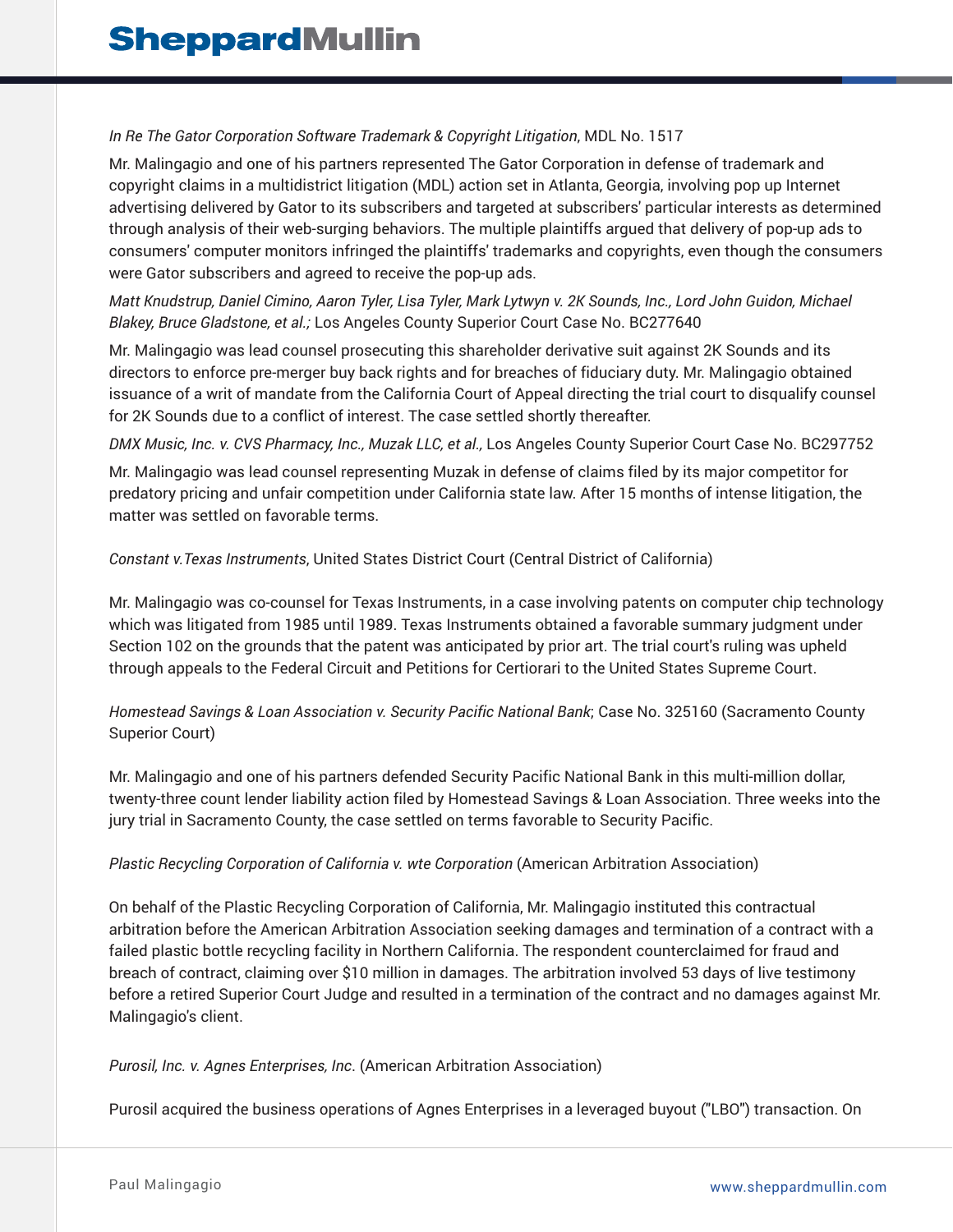behalf of Purosil, Mr. Malingagio instituted a contractual arbitration proceeding before the American Arbitration Association seeking rescission of the LBO transaction or alternative monetary damages based on fraud and mistake. Mr. Malingagio conducted a complex hearing involving 41 days of testimony before a retired Superior Court Judge which resulted in an \$800,000 recovery for Purosil.

*GE Engine Services – Corporate Aviation, Inc., dba Garrett Aviation Services v. Chartwell Aircraft Co., Inc., et al.* (J.A. M.S. Arbitration - three arbitrator panel)

Mr. Malingagio was part of a team representing Chartwell in claims against General Electric and its subsidiary, the Jet Center, alleging that General Electric had breached a \$13 million contract to build out the interior of a new Boeing 737 for use as a luxury private jet. After two weeks of testimony and 300 pages of briefing, the three-arbitrator JAMS panel issued an award in favor of Chartwell.

*H. Robert Holmes, et al. v. Avanza Corp., et al*; Case No. RCV 10578 (San Bernardino County Superior Court).

Mr. Malingagio defended Avanza Corp. and its officers and directors in this shareholder derivative and breach of fiduciary duty lawsuit filed as part of an attempt to hostilely take over Avanza Corp. After defeating two motions for preliminary injunctions, Mr. Malingagio negotiated a settlement resulting in current management retaining control of the company and purchasing a controlling percentage of the outstanding stock at one-third its prelitigation price.

*Northrop Corporation v. McDonnell Douglas Corporation*; United States District Court Case No. 79 04145 R (Central District of California)

Northrop filed an action against McDonnell Douglas ("MDC") alleging breach of contract and antitrust violations arising out of the teaming agreement between the two companies to co produce the F/A-18 jet fighter aircraft for the U.S. Navy. MDC cross-claimed against Northrop alleging that Northrop misappropriated MDC's F/A-18 trade secrets and used them in the design of Northrop's F-20 jet fighter aircraft. Mr. Malingagio worked as part of a team of 15 lawyers representing Northrop. Mr. Malingagio was primarily responsible for Northrop's defense of the claims of trade secret misappropriation, and specifically with respect to the design of the avionics, computers, cockpits, controls and displays in the aircraft. Mr. Malingagio managed and conducted extensive discovery and depositions of percipient and expert witnesses, including numerous avionics design engineers, former military pilots, government officials, a former Deputy Secretary of Defense, and U.S. Air Force General (Ret.) Charles E. Yeager. Prior to trial, the case was settled when MDC agreed to pay Northrop in excess of \$50 million.

*MAI Basic Four, Inc. v. Jonas & Erickson Software Technologies, Inc.*; United States District Court No. 85 07673 PAR (Central District of California)

MAI Basic Four, Inc. ("MAI"), a \$250 million computer hardware manufacturer filed an action against Jonas & Erickson Software Technologies, Inc. ("J&E"), a \$10 million computer software manufacturer, alleging unfair competition, misappropriation of trade secrets and trade libel. Representing J&E with a limited litigation budget, Mr. Malingagio filed a cross-claim, devised and conducted a discovery plan, prevented the filing of a motion for preliminary injunction by MAI, and negotiated an extremely favorable settlement wherein J&E paid no money or other consideration to MAI.

*Plastic Recycling Corporation of California v. California Department of Conservation, Division of Recycling*; Case No.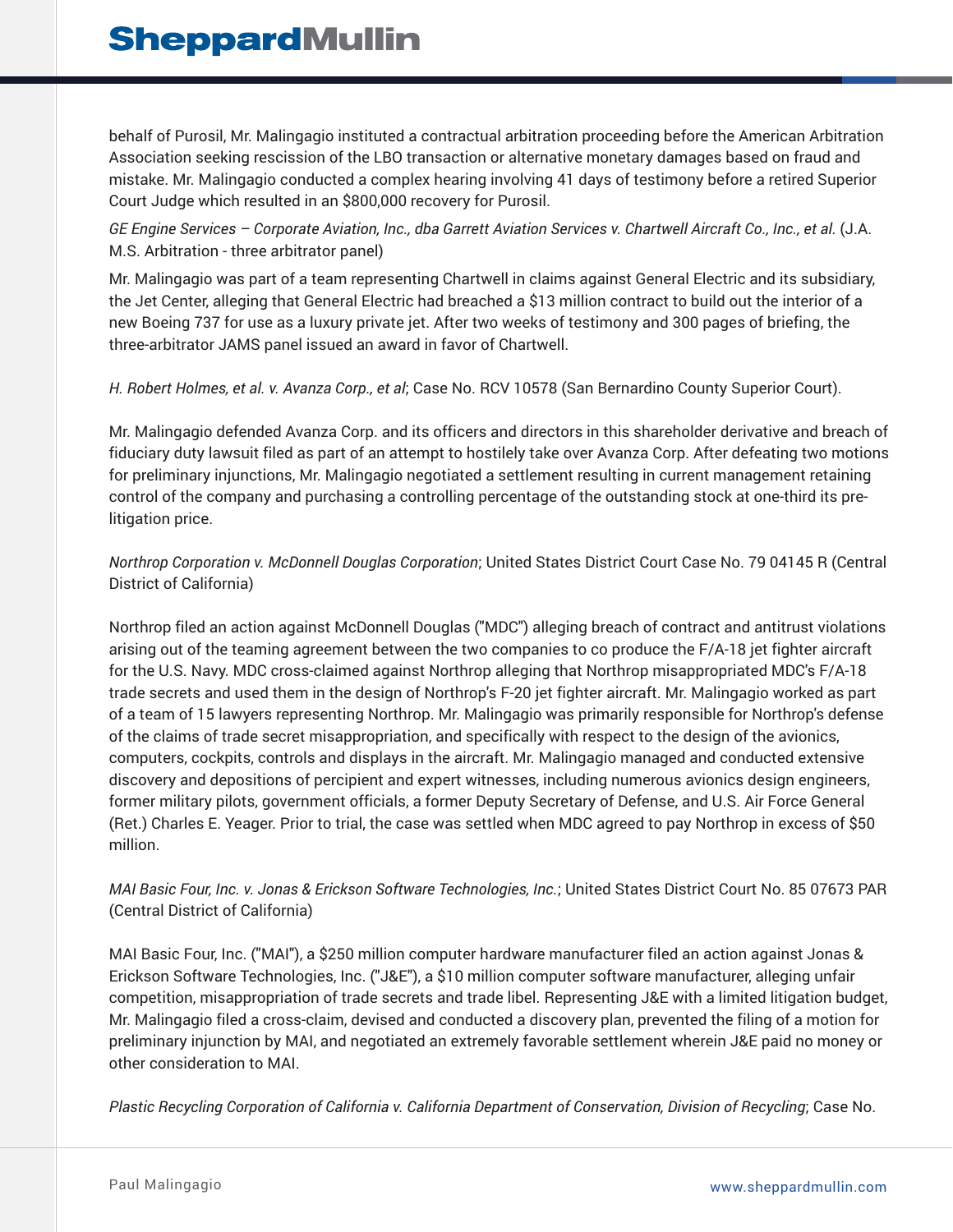366192 (Sacramento County Superior Court)

Mr. Malingagio represented the Plastic Recycling Corporation of California, a consortium of plastic bottle manufacturers, in this Writ of Mandate proceeding to challenge the manner in which California's Division of Recycling implemented the California Beverage Container Recycling and Litter Reduction Act.

## Articles

■ California Prejudgement Money Remedies, West, 1998.

## **Memberships**

Member, Litigation Section, American Bar Association Member, Litigation Section, State Bar of California Member, Litigation and Prejudgment Remedies Sections, Los Angeles County Bar Association Member, Association of Business Trial Lawyers

## **Practices**

Litigation Alternative Dispute Resolution Appellate Financial Services Litigation Securities Litigation Bankruptcy Litigation Intellectual Property Appellate Real Estate and Land Use

## **Industries**

Aerospace & Defense Financial Services Government Business Group Healthcare

## **Education**

J.D., Loyola Law School, 1979, *cum laude*, *Law Review* B.A., University of California, Los Angeles, 1975